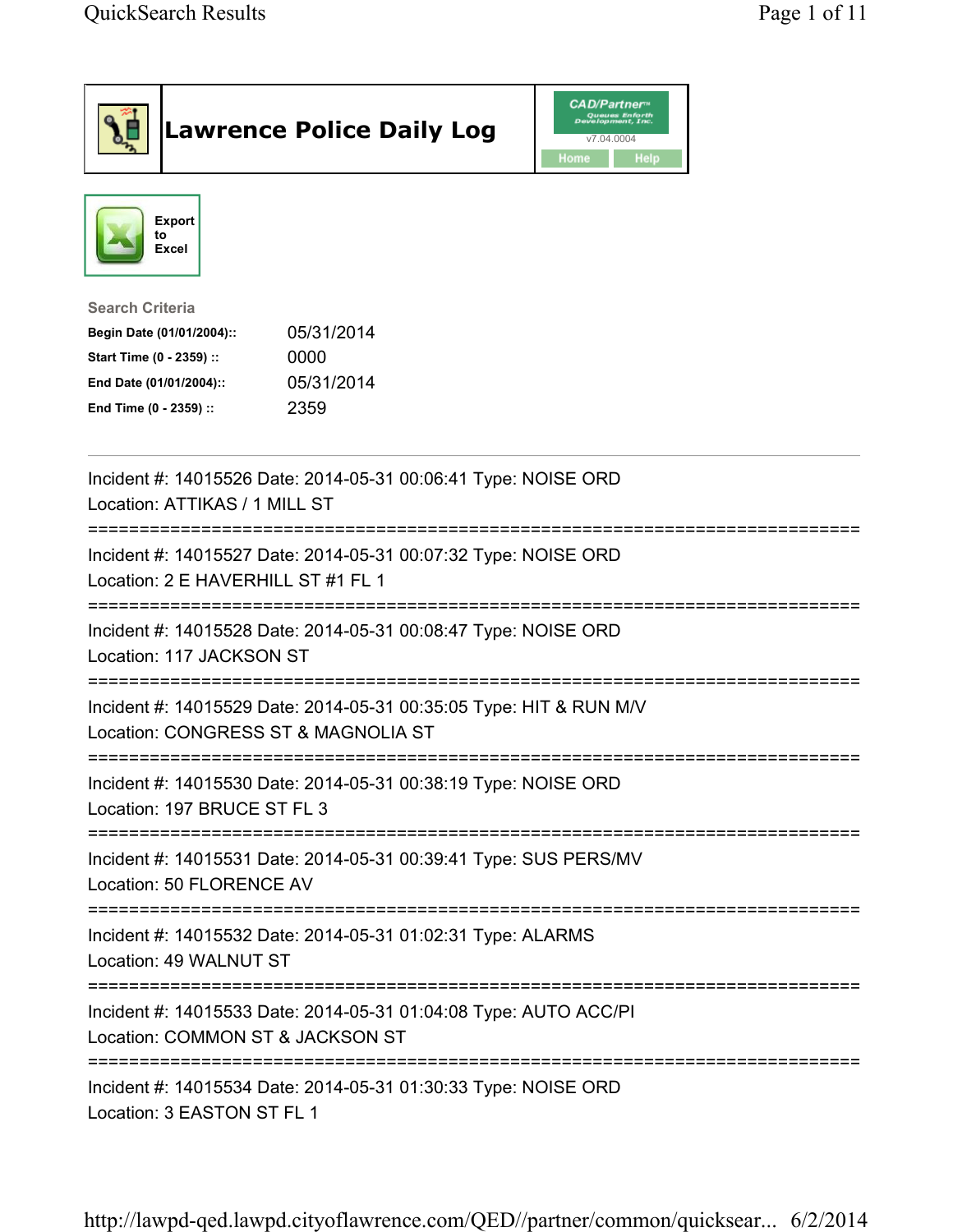=========================================================================== Incident #: 14015535 Date: 2014-05-31 01:33:27 Type: DISORDERLY Location: 50 ISLAND ST =========================================================================== Incident #: 14015537 Date: 2014-05-31 02:11:41 Type: FIGHT Location: GENERAL ST =========================================================================== Incident #: 14015536 Date: 2014-05-31 02:11:52 Type: AUTO ACC/NO PI Location: HAVERHILL ST & LAWRENCE ST =========================================================================== Incident #: 14015538 Date: 2014-05-31 02:16:58 Type: DISORDERLY Location: 28 ROWE ST =========================================================================== Incident #: 14015539 Date: 2014-05-31 02:20:36 Type: FIGHT Location: 389 BROADWAY =========================================================================== Incident #: 14015540 Date: 2014-05-31 02:20:45 Type: AUTO ACC/UNK PI Location: 151 ESSEX ST =========================================================================== Incident #: 14015541 Date: 2014-05-31 02:23:12 Type: ALARMS Location: 358 E HAVERHILL ST =========================================================================== Incident #: 14015542 Date: 2014-05-31 02:49:15 Type: GUN CALL Location: 141 AMESBURY ST #207 =========================================================================== Incident #: 14015543 Date: 2014-05-31 02:56:35 Type: GANG Location: AVON ST & BELMONT ST =========================================================================== Incident #: 14015544 Date: 2014-05-31 03:04:24 Type: NOISE ORD Location: 294 S UNION ST FL 3 =========================================================================== Incident #: 14015545 Date: 2014-05-31 03:17:16 Type: NOISE ORD Location: 75 ABBOTT ST FL 1 =========================================================================== Incident #: 14015546 Date: 2014-05-31 03:26:55 Type: GANG Location: FARNHAM ST & PHILLIPS ST =========================================================================== Incident #: 14015547 Date: 2014-05-31 03:30:39 Type: AUTO ACC/UNK PI Location: 477 ANDOVER ST =========================================================================== Incident #: 14015548 Date: 2014-05-31 03:40:27 Type: DISTURBANCE  $L$ ocation: 212  $EADNHAN$  CT  $ELA$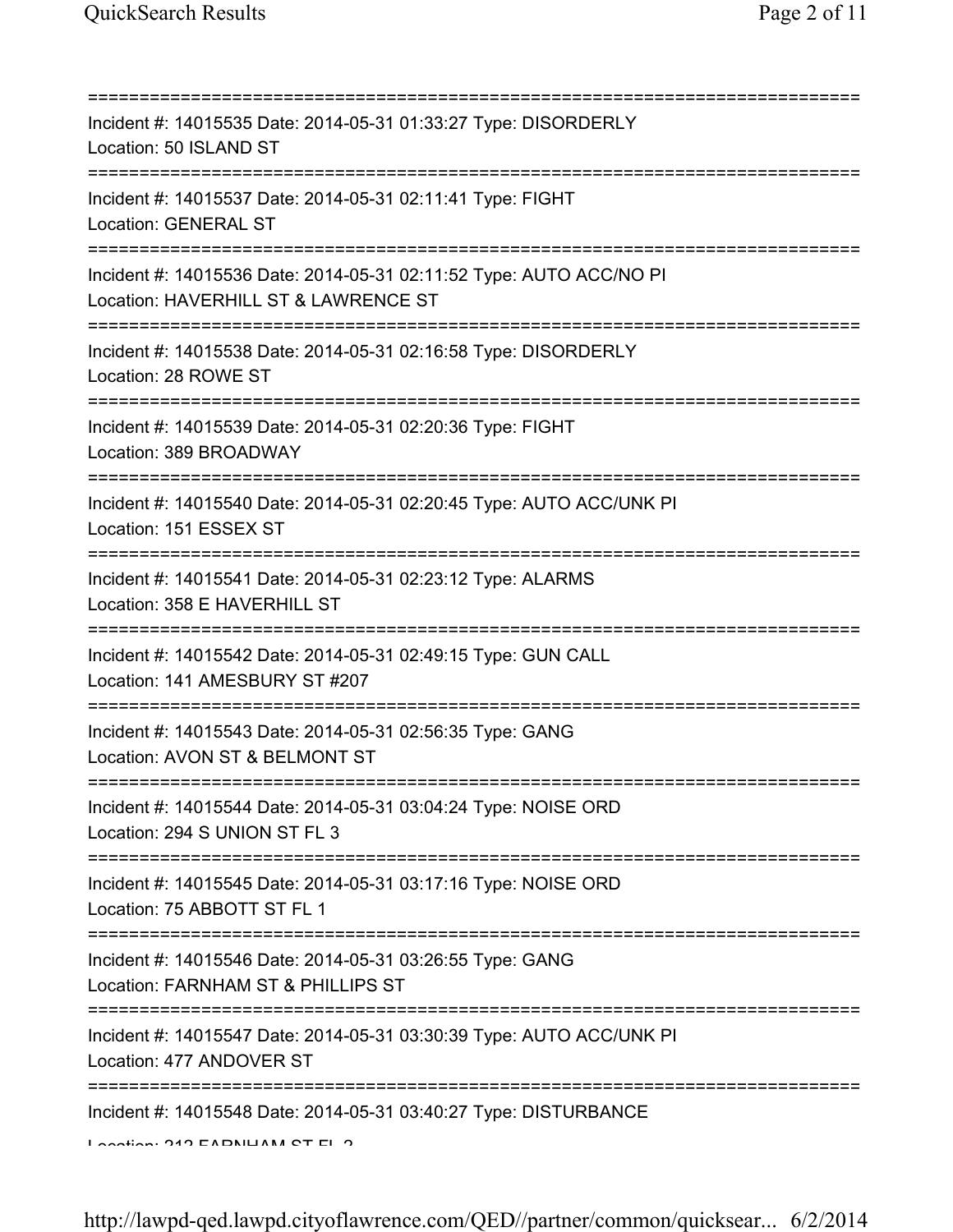| Incident #: 14015549 Date: 2014-05-31 03:53:10 Type: UNWANTEDGUEST<br>Location: 638 HAVERHILL ST FL 1                                       |
|---------------------------------------------------------------------------------------------------------------------------------------------|
| Incident #: 14015550 Date: 2014-05-31 04:11:52 Type: DK (DRUNK)<br>Location: 59 TRENTON ST                                                  |
| Incident #: 14015551 Date: 2014-05-31 04:23:08 Type: DISTURBANCE<br>Location: 477 ANDOVER ST<br>;===================================        |
| Incident #: 14015552 Date: 2014-05-31 04:39:12 Type: DISTURBANCE<br>Location: 127 BENNINGTON ST FL 2<br>;================================== |
| Incident #: 14015553 Date: 2014-05-31 05:00:00 Type: B&E/PAST<br>Location: 59 BROOK ST FL 1                                                 |
| Incident #: 14015554 Date: 2014-05-31 05:19:00 Type: NOTIFICATION<br>Location: 138 S UNION ST #9                                            |
| Incident #: 14015555 Date: 2014-05-31 06:32:24 Type: RECOV/STOL/MV<br>Location: AVON ST & E HAVERHILL ST                                    |
| Incident #: 14015556 Date: 2014-05-31 07:57:40 Type: LOST PERSON<br>Location: 214 WALNUT ST FL 2                                            |
| Incident #: 14015557 Date: 2014-05-31 08:27:01 Type: NOTIFICATION<br>Location: 684 HAVERHILL ST                                             |
| Incident #: 14015558 Date: 2014-05-31 09:08:19 Type: FIGHT<br>Location: 18 SALEM ST #APT 2                                                  |
| ------------------------<br>Incident #: 14015559 Date: 2014-05-31 09:15:08 Type: ALARM/BURG<br>Location: CASTILLO RESD / 3 GRAFTON ST       |
| Incident #: 14015560 Date: 2014-05-31 09:25:56 Type: RECOV/STOL/MV<br>Location: 42 BODWELL ST                                               |
| Incident #: 14015561 Date: 2014-05-31 09:26:35 Type: ALARM/BURG<br>Location: LAWRENCE FAMILY DEVELOPMENT / 355 HAVERHILL ST                 |
| Incident #: 14015563 Date: 2014-05-31 09:45:16 Type: TOW OF M/V                                                                             |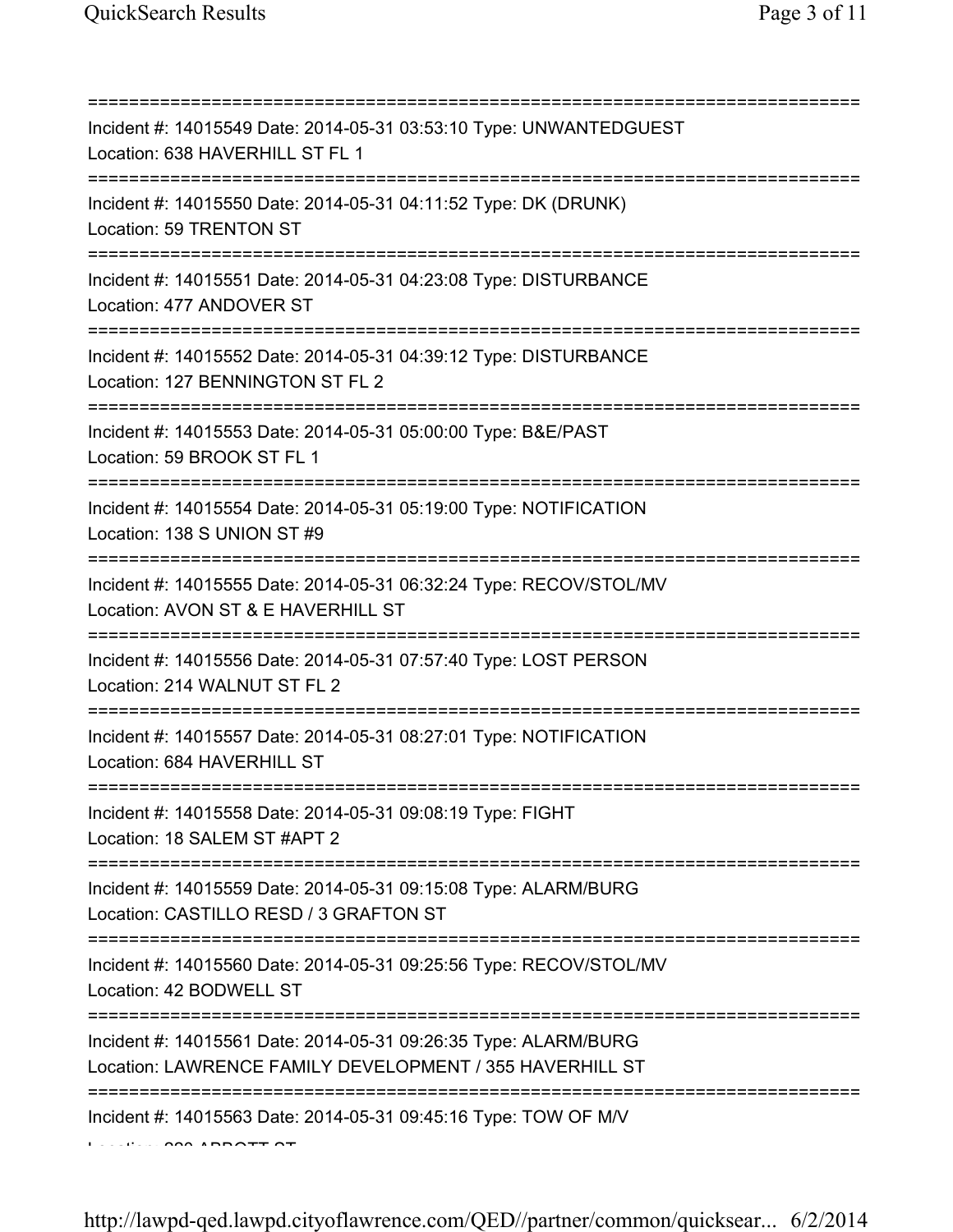Location: 70 S BROADWAY

=========================================================================== Incident #: 14015562 Date: 2014-05-31 09:45:42 Type: AUTO ACC/NO PI Location: BROADWAY TIRE INC / 456 BROADWAY =========================================================================== Incident #: 14015564 Date: 2014-05-31 09:47:07 Type: AUTO ACC/NO PI Location: BROADWAY & LAKE ST =========================================================================== Incident #: 14015565 Date: 2014-05-31 09:55:50 Type: TOW OF M/V Location: HAVERHILL ST & WHITE ST =========================================================================== Incident #: 14015566 Date: 2014-05-31 10:19:50 Type: LARCENY/MV/PAST Location: 25 VINE ST =========================================================================== Incident #: 14015567 Date: 2014-05-31 10:44:00 Type: MEDIC SUPPORT Location: 18 FRANKLIN ST =========================================================================== Incident #: 14015568 Date: 2014-05-31 10:58:13 Type: LIC PLATE STO Location: 41 FARNHAM ST =========================================================================== Incident #: 14015569 Date: 2014-05-31 11:05:56 Type: SUS PERS/MV Location: MARKET BASKET / 700 ESSEX ST =========================================================================== Incident #: 14015570 Date: 2014-05-31 11:09:30 Type: SUS PERS/MV Location: 22 DEWEY ST =========================================================================== Incident #: 14015571 Date: 2014-05-31 11:09:41 Type: MEDIC SUPPORT Location: 26 EAST ST =========================================================================== Incident #: 14015572 Date: 2014-05-31 11:26:47 Type: ASSIST FIRE Location: EATON ST & BOAT RAMP =========================================================================== Incident #: 14015573 Date: 2014-05-31 11:50:02 Type: SUS PERS/MV Location: FERRY ST =========================================================================== Incident #: 14015574 Date: 2014-05-31 12:03:00 Type: ALARM/BURG Location: LIIV BOUTIQUE / 101 JACKSON ST FL UNIT 1 =========================================================================== Incident #: 14015575 Date: 2014-05-31 12:09:39 Type: SUICIDE ATTEMPT Location: 66 MAPLE ST FL 1STFL =========================================================================== Incident #: 14015576 Date: 2014-05-31 12:23:22 Type: AUTO ACC/NO PI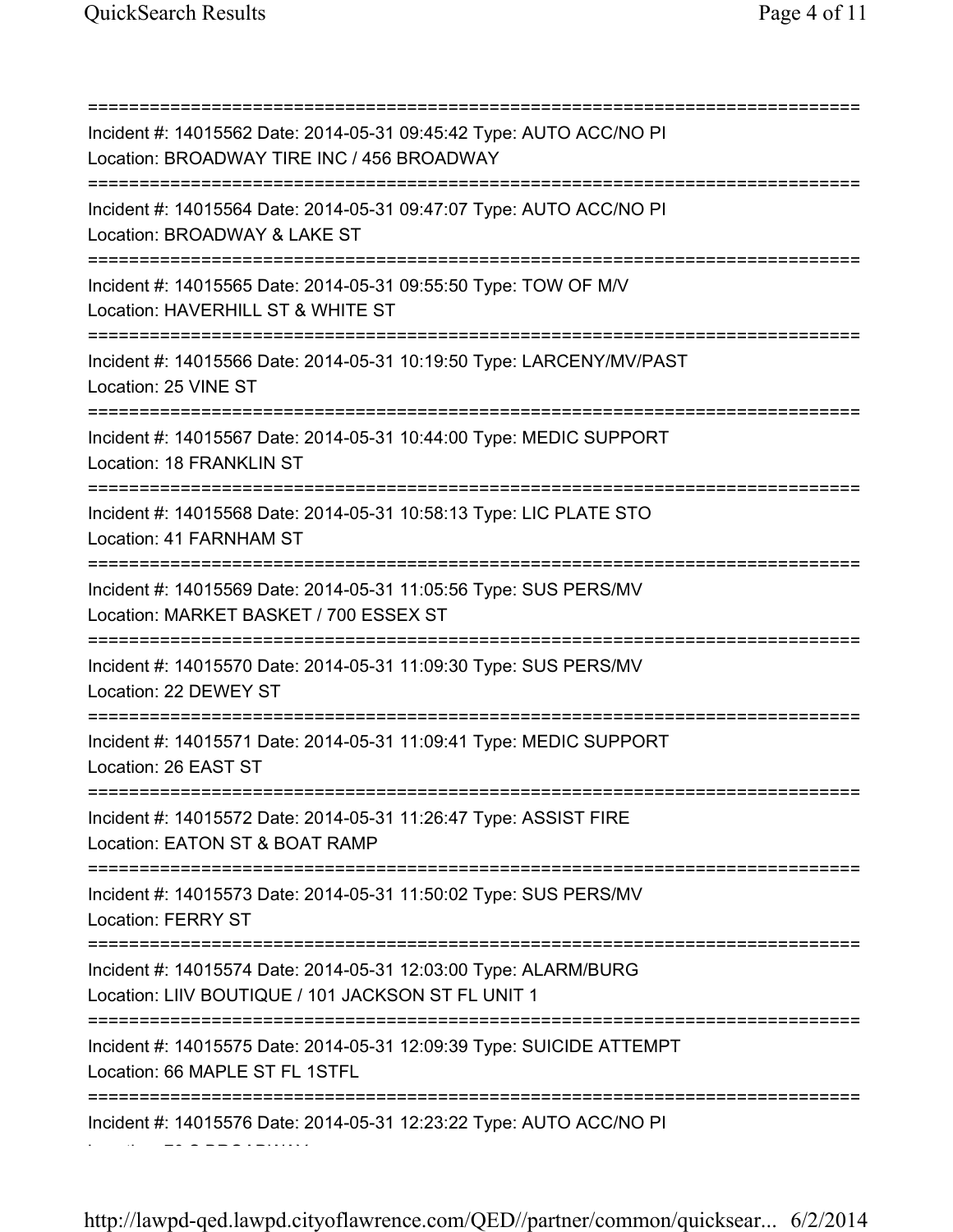=========================================================================== Incident #: 14015577 Date: 2014-05-31 12:33:22 Type: ANIMAL COMPL Location: 581 ANDOVER ST =========================================================================== Incident #: 14015578 Date: 2014-05-31 12:41:32 Type: MAN DOWN Location: MAPLE ST & SHORT ST =========================================================================== Incident #: 14015579 Date: 2014-05-31 12:57:15 Type: M/V STOP Location: 280 MERRIMACK ST =========================================================================== Incident #: 14015580 Date: 2014-05-31 13:03:58 Type: MAL DAMAGE Location: 147 OXFORD ST FL 1STFL =========================================================================== Incident #: 14015581 Date: 2014-05-31 13:14:23 Type: TOW/REPOSSED Location: 22 BOWDOIN ST =========================================================================== Incident #: 14015582 Date: 2014-05-31 13:27:26 Type: NOTIFICATION Location: 18 CAMBRIDGE ST =========================================================================== Incident #: 14015583 Date: 2014-05-31 13:28:53 Type: DOMESTIC/PAST Location: 34 HANCOCK ST =========================================================================== Incident #: 14015584 Date: 2014-05-31 13:54:18 Type: NOISE ORD Location: 26 ORCHARD ST =========================================================================== Incident #: 14015585 Date: 2014-05-31 13:54:49 Type: AUTO ACC/NO PI Location: 209 WALNUT ST =========================================================================== Incident #: 14015586 Date: 2014-05-31 14:15:32 Type: MEDIC SUPPORT Location: 66 OSGOOD ST FL 3RDFL =========================================================================== Incident #: 14015587 Date: 2014-05-31 14:20:16 Type: NOISE ORD Location: 77 MILTON ST =========================================================================== Incident #: 14015588 Date: 2014-05-31 14:24:21 Type: SUS PERS/MV Location: 31 CAMBRIDGE ST =========================================================================== Incident #: 14015589 Date: 2014-05-31 14:30:19 Type: KEEP PEACE Location: 102 BAILEY ST FL 2 =========================================================================== Incident #: 14015590 Date: 2014-05-31 14:41:10 Type: ALARM/BURG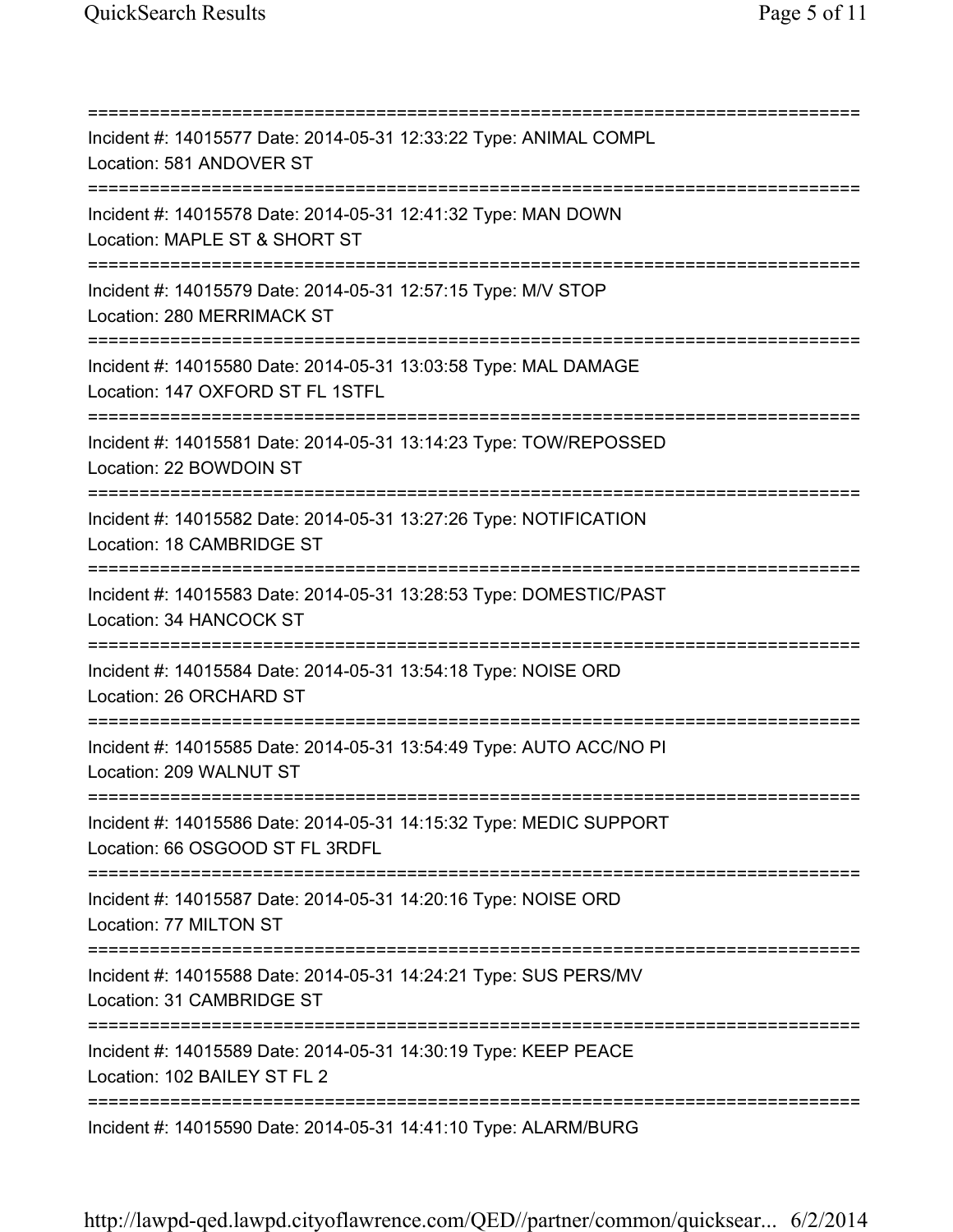=========================================================================== Incident #: 14015591 Date: 2014-05-31 14:59:46 Type: UNWANTEDGUEST Location: MCDONALDS / 50 BROADWAY =========================================================================== Incident #: 14015592 Date: 2014-05-31 15:11:16 Type: A&B PAST Location: 17 WHITMAN ST =========================================================================== Incident #: 14015593 Date: 2014-05-31 15:27:52 Type: INVESTIGATION Location: 177 UNION ST #2 =========================================================================== Incident #: 14015594 Date: 2014-05-31 15:30:14 Type: ALARM/BURG Location: MAIN STREAM GLOBAL / 90 GLENN ST =========================================================================== Incident #: 14015595 Date: 2014-05-31 15:50:05 Type: NOISE ORD Location: 77 MILTON ST =========================================================================== Incident #: 14015596 Date: 2014-05-31 16:17:33 Type: MEDIC SUPPORT Location: 12 RIDGE RD =========================================================================== Incident #: 14015597 Date: 2014-05-31 16:35:46 Type: ASSIST FIRE Location: CVS PHARMACY / 266 BROADWAY =========================================================================== Incident #: 14015598 Date: 2014-05-31 16:40:44 Type: ALARM/BURG Location: 599 CANAL ST =========================================================================== Incident #: 14015599 Date: 2014-05-31 16:42:10 Type: GENERAL SERV Location: YMCA / 40 LAWRENCE ST =========================================================================== Incident #: 14015600 Date: 2014-05-31 16:51:58 Type: WARRANT SERVE Location: 124 ARLINGTON ST =========================================================================== Incident #: 14015601 Date: 2014-05-31 16:53:46 Type: DISTURBANCE Location: 192 BRUCE ST FL 3RDFL =========================================================================== Incident #: 14015602 Date: 2014-05-31 16:59:25 Type: SUS PERS/MV Location: 137 BERKELEY ST =========================================================================== Incident #: 14015603 Date: 2014-05-31 17:06:45 Type: MEDIC SUPPORT Location: TOWERHILL TOWING / 354 WATER ST =========================================================================== Incident #: 14015604 Date: 2014-05-31 17:11:06 Type: MAL DAMAGE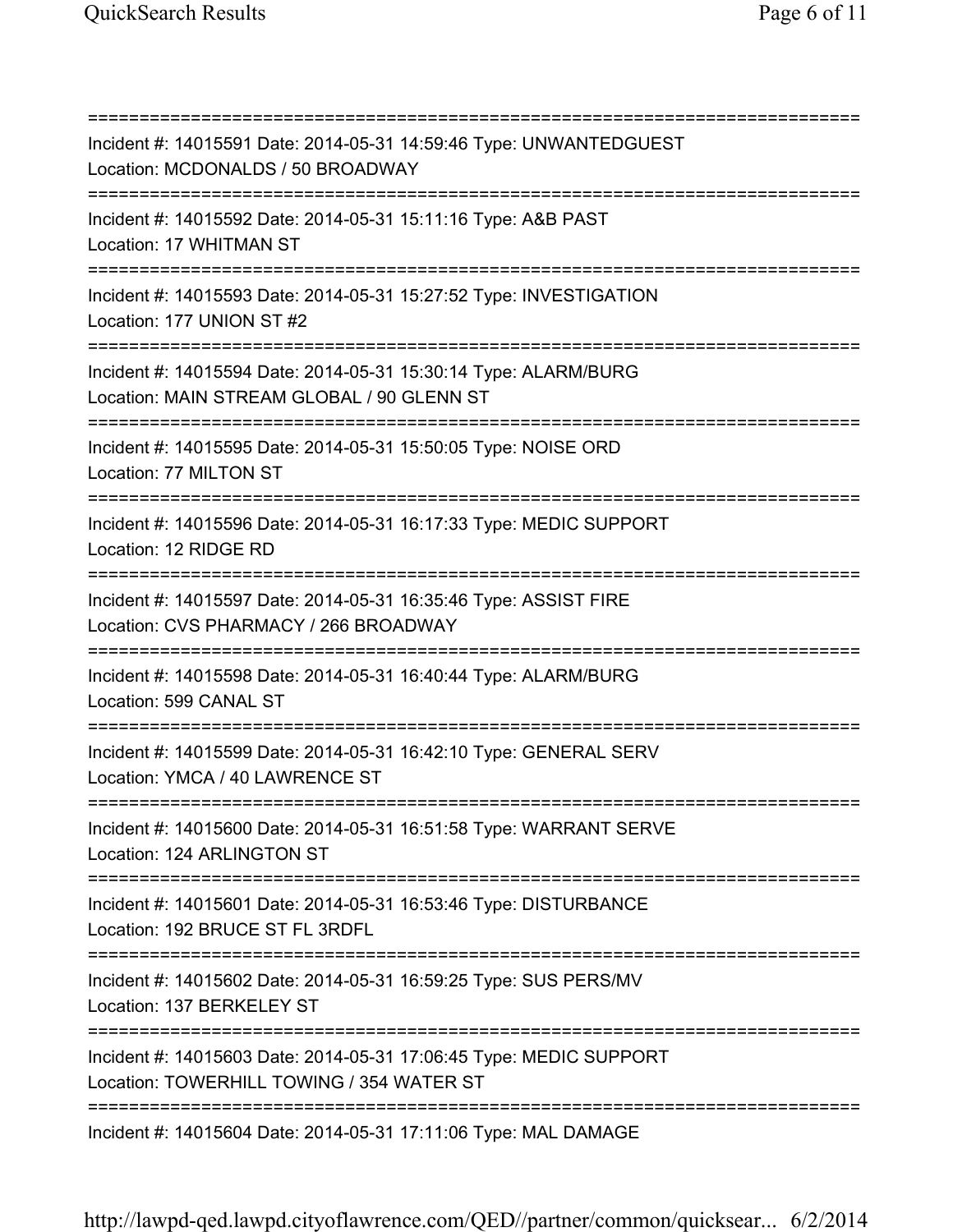| Location: 19 E HAVERHILL ST FL 1                                                                                                        |
|-----------------------------------------------------------------------------------------------------------------------------------------|
| Incident #: 14015606 Date: 2014-05-31 17:13:05 Type: NOISE ORD<br>Location: 26 ORCHARD ST                                               |
| Incident #: 14015605 Date: 2014-05-31 17:14:17 Type: ALARM/BURG<br>Location: 32 STEVENS AV                                              |
| Incident #: 14015607 Date: 2014-05-31 17:17:59 Type: AUTO ACC/NO PI<br>Location: 400 ANDOVER ST<br>;=================================== |
| Incident #: 14015608 Date: 2014-05-31 17:24:08 Type: DOMESTIC/PROG<br>Location: 124 ARLINGTON ST FL 2<br>.------------------------      |
| Incident #: 14015609 Date: 2014-05-31 17:26:32 Type: MISSING PERS<br>Location: 169 SANBORN ST                                           |
| Incident #: 14015610 Date: 2014-05-31 17:37:31 Type: LIC PLATE STO<br>Location: 88 HAVERHILL ST                                         |
| Incident #: 14015611 Date: 2014-05-31 17:46:29 Type: MAL DAMAGE<br>Location: 13 WOOD WY                                                 |
| :========================<br>Incident #: 14015612 Date: 2014-05-31 17:58:26 Type: NOISE ORD<br>Location: 60 E LAUREL ST                 |
| Incident #: 14015613 Date: 2014-05-31 18:04:02 Type: NOISE ORD<br>Location: 123 BROOKFIELD ST FL 2                                      |
| Incident #: 14015614 Date: 2014-05-31 18:39:03 Type: SUS PERS/MV<br>Location: 73 WOODLAND ST                                            |
| ===================================<br>Incident #: 14015615 Date: 2014-05-31 18:40:56 Type: TOW/REC/STOL<br>Location: 161 BAILEY ST     |
| Incident #: 14015616 Date: 2014-05-31 18:47:25 Type: SUS PERS/MV<br>Location: BUTLER ST & MARGIN ST                                     |
| Incident #: 14015617 Date: 2014-05-31 19:00:40 Type: ALARM/BURG<br>Location: LORENZO BUILDING / 599 CANAL ST                            |
| Incident #: 1101EC10 Data: 0011 OF 01 10:04:17 Tune: CHIOIDE ATTEMPT                                                                    |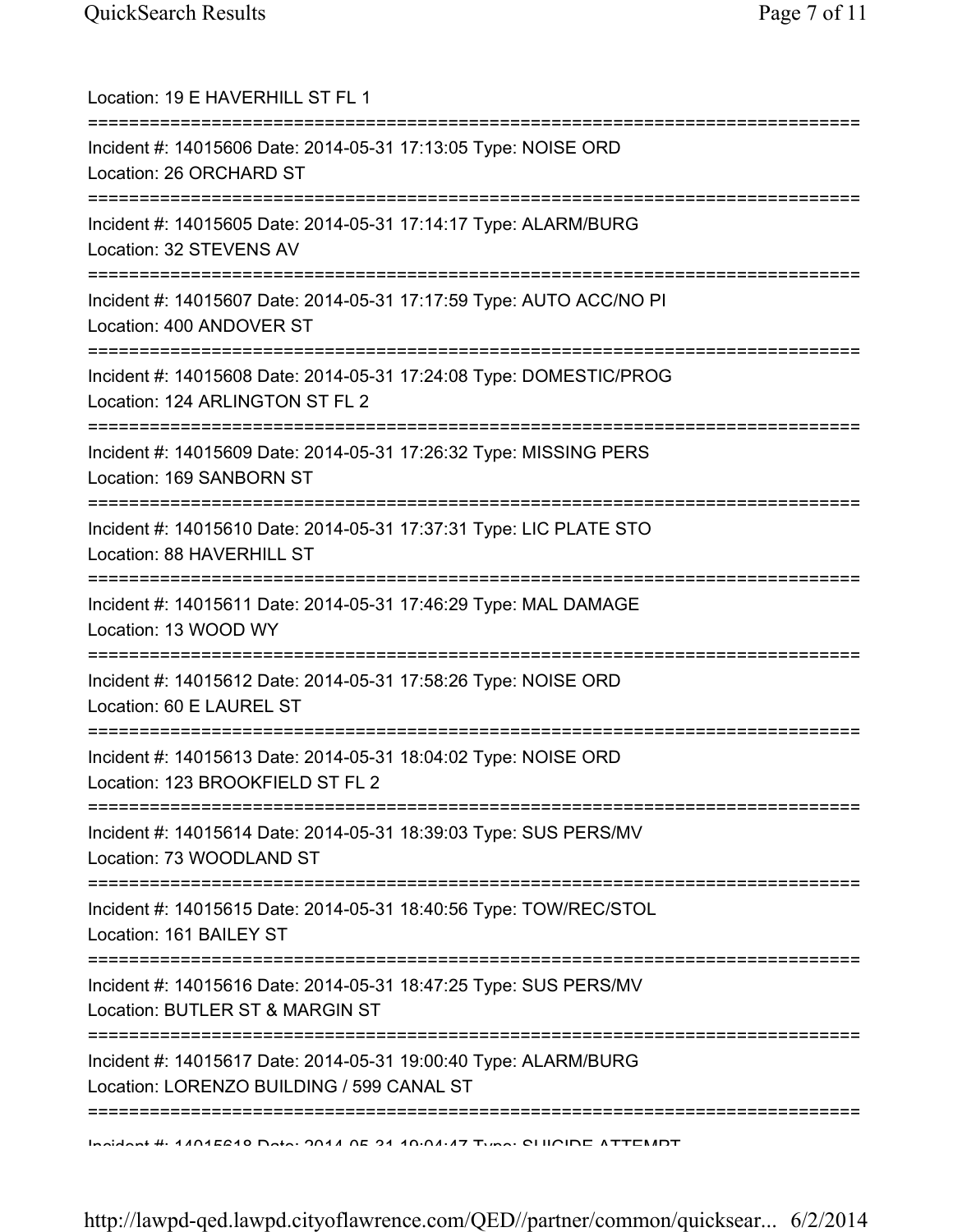Location: 7 THORNTON AV =========================================================================== Incident #: 14015619 Date: 2014-05-31 19:08:27 Type: SPECIAL CHECK Location: 10 RIVERVIEW PL =========================================================================== Incident #: 14015620 Date: 2014-05-31 19:23:19 Type: NOISE ORD Location: 146 BUTLER ST =========================================================================== Incident #: 14015621 Date: 2014-05-31 19:31:19 Type: THREATS Location: 131 OSGOOD ST #2 =========================================================================== Incident #: 14015624 Date: 2014-05-31 19:38:18 Type: GENERAL SERV Location: LAWRENCE ST & MAPLE ST =========================================================================== Incident #: 14015622 Date: 2014-05-31 19:38:55 Type: GENERAL SERV Location: LAWRENCE ST & MAPLE ST =========================================================================== Incident #: 14015623 Date: 2014-05-31 19:43:11 Type: LOUD NOISE Location: HANCOCK ST =========================================================================== Incident #: 14015625 Date: 2014-05-31 19:44:58 Type: LARCENY/PAST Location: 143 E HAVERHILL ST FL 1 =========================================================================== Incident #: 14015626 Date: 2014-05-31 19:48:40 Type: ALARM/BURG Location: RESD; CARMEN RAMIREZ9783874417 / 27 KENDRICK ST FL 3 =========================================================================== Incident #: 14015627 Date: 2014-05-31 19:49:23 Type: TOW OF M/V Location: ANDOVER ST & S BROADWAY =========================================================================== Incident #: 14015628 Date: 2014-05-31 20:08:47 Type: FIGHT Location: BUTLER ST & MILTON ST =========================================================================== Incident #: 14015629 Date: 2014-05-31 20:42:25 Type: INVEST CONT Location: BUTLER ST & MARGIN ST =========================================================================== Incident #: 14015630 Date: 2014-05-31 20:51:31 Type: NOISE ORD Location: 47 MILTON ST =========================================================================== Incident #: 14015631 Date: 2014-05-31 21:00:49 Type: ALARM/BURG Location: DUNKIN DONUTS / 50 S BROADWAY ===========================================================================  $\overline{10}$  and  $\overline{16}$  and  $\overline{16}$  of  $\overline{16}$  and  $\overline{16}$  and  $\overline{16}$  and  $\overline{16}$   $\overline{16}$   $\overline{16}$   $\overline{17}$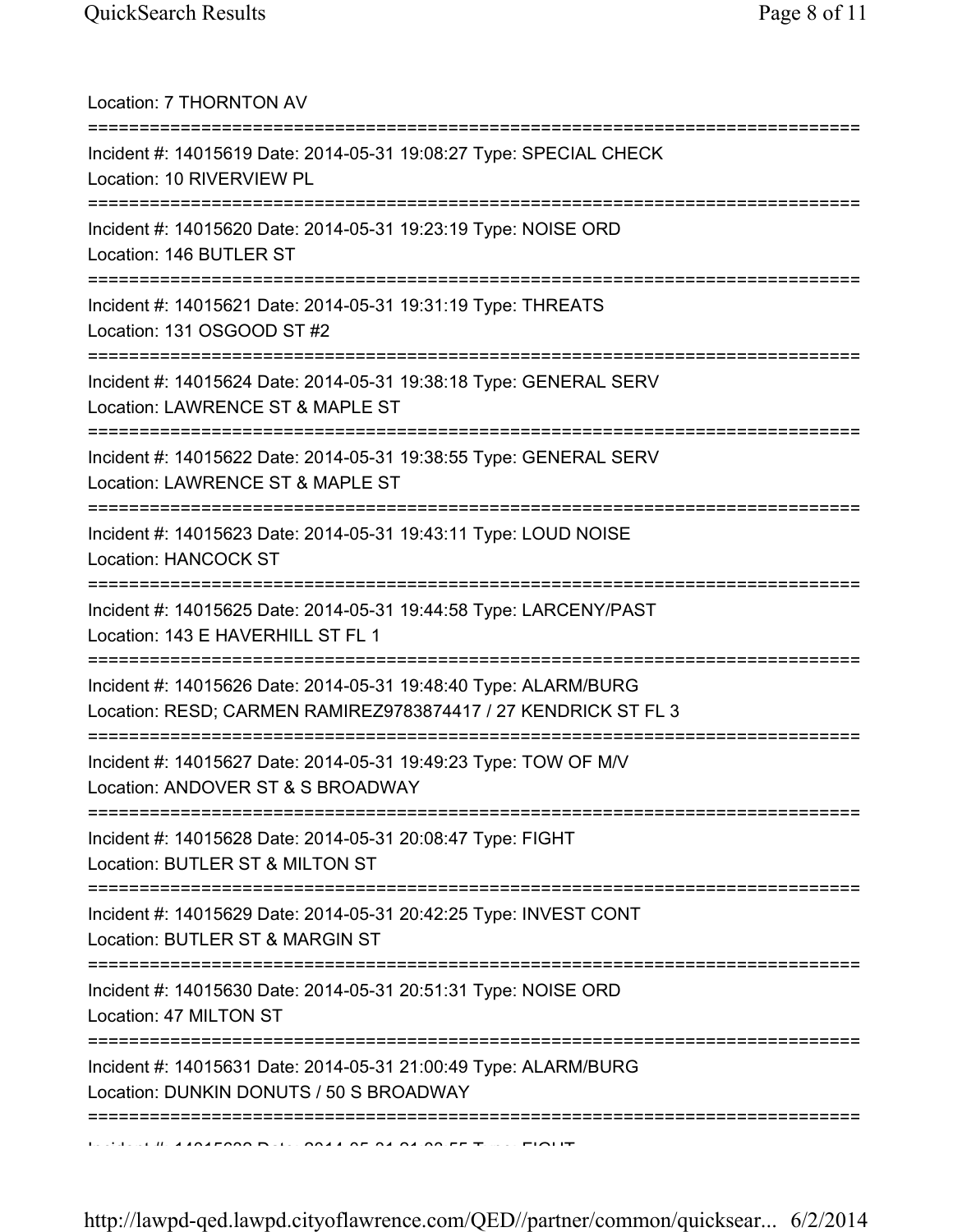| Location: ESSEX ST & MARGIN ST<br>=====================================                                                                     |
|---------------------------------------------------------------------------------------------------------------------------------------------|
| Incident #: 14015633 Date: 2014-05-31 21:10:42 Type: TOW OF M/V<br>Location: ESSEX ST & OXFORD ST                                           |
| Incident #: 14015634 Date: 2014-05-31 21:14:59 Type: DISTURBANCE<br>Location: 233 LAWRENCE ST                                               |
| Incident #: 14015635 Date: 2014-05-31 21:18:42 Type: DISORDERLY<br>Location: ESSEX ST & GREENWOOD ST                                        |
| Incident #: 14015636 Date: 2014-05-31 21:26:54 Type: NOISE ORD<br>Location: 652 LOWELL ST                                                   |
| Incident #: 14015637 Date: 2014-05-31 21:29:15 Type: NOISE ORD<br>Location: 1190 ESSEX ST                                                   |
| Incident #: 14015638 Date: 2014-05-31 21:46:01 Type: NOISE ORD<br>Location: 656 LOWELL ST                                                   |
| ======================================<br>Incident #: 14015639 Date: 2014-05-31 21:46:54 Type: NOISE ORD<br>Location: 1110 ESSEX ST         |
| Incident #: 14015640 Date: 2014-05-31 21:54:41 Type: NOISE ORD<br>Location: 204 S UNION ST #3 FL 3                                          |
| Incident #: 14015641 Date: 2014-05-31 21:55:42 Type: MEDIC SUPPORT<br>Location: 251 BROADWAY #                                              |
| :============================<br>Incident #: 14015642 Date: 2014-05-31 21:56:04 Type: GUN CALL<br>Location: HAFFNERS / PARKER ST & SALEM ST |
| Incident #: 14015643 Date: 2014-05-31 22:23:06 Type: DOMESTIC/PROG<br>Location: 71 OSGOOD ST FL 2                                           |
| Incident #: 14015644 Date: 2014-05-31 22:24:04 Type: ALARM/BURG<br>Location: 40 BERESFORD ST                                                |
| :============<br>Incident #: 14015645 Date: 2014-05-31 22:26:55 Type: ROBBERY ARMED<br>Location: 89 BROOKFIELD ST                           |
|                                                                                                                                             |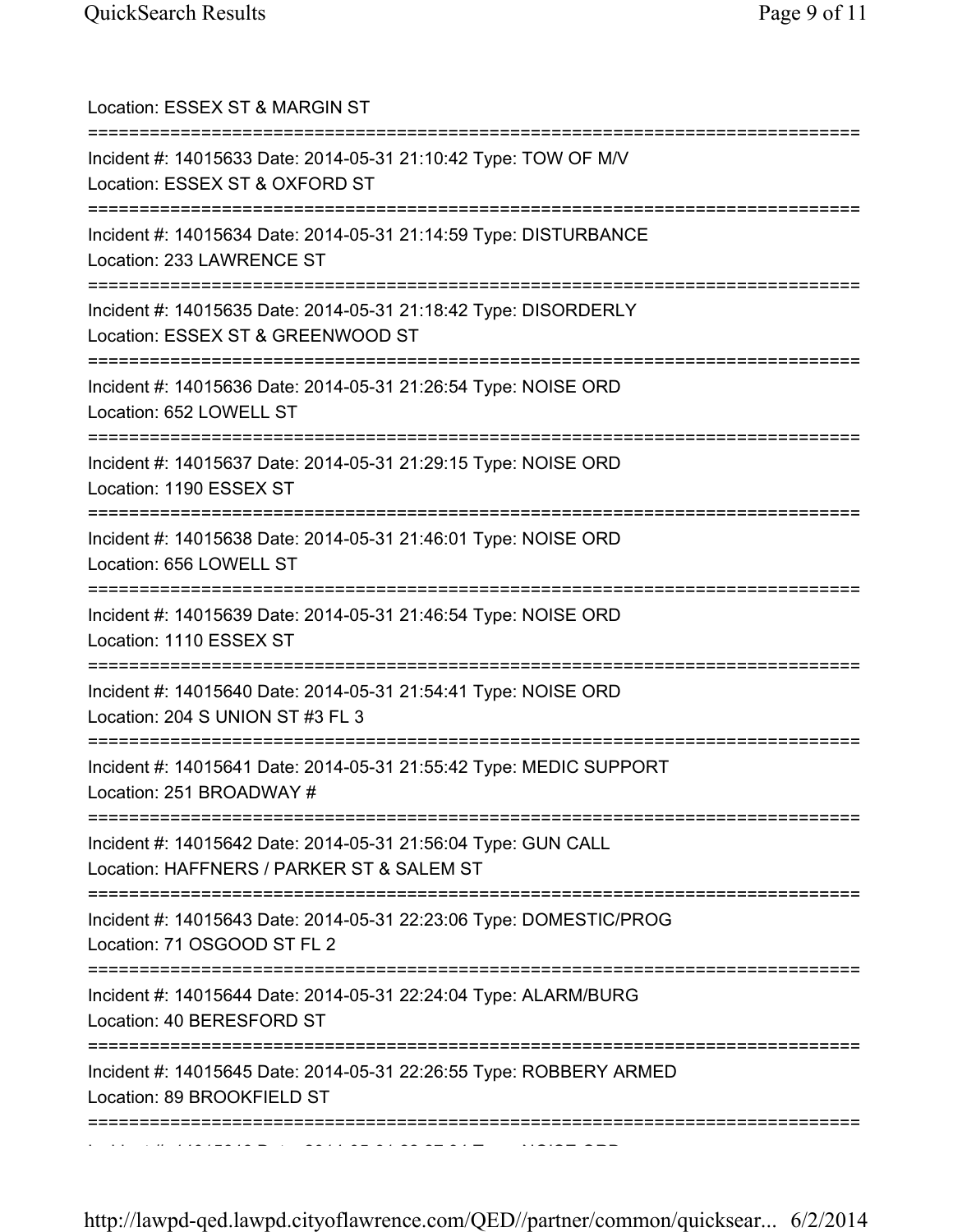| Location: LEA ST & WYMAN ST<br>=========================                                                                 |
|--------------------------------------------------------------------------------------------------------------------------|
| Incident #: 14015647 Date: 2014-05-31 22:32:22 Type: SUS PERS/MV<br>Location: 805 ESSEX ST                               |
| Incident #: 14015648 Date: 2014-05-31 22:36:31 Type: NOISE ORD<br>Location: MAKARENA RESTAURANT / 150 COMMON ST          |
| Incident #: 14015649 Date: 2014-05-31 22:39:50 Type: NOISE ORD<br>Location: 42 KENDALL ST                                |
| Incident #: 14015650 Date: 2014-05-31 22:42:54 Type: NOISE ORD<br>Location: 29 BELMONT                                   |
| Incident #: 14015651 Date: 2014-05-31 22:49:41 Type: TEST QED<br>Location: 4 THORNDIKE ST                                |
| Incident #: 14015652 Date: 2014-05-31 23:06:12 Type: NOISE ORD<br>Location: 75 PARK ST                                   |
| Incident #: 14015653 Date: 2014-05-31 23:07:53 Type: MAN DOWN<br>Location: M&B SONS LIQUORS STORE / 419 HAMPSHIRE ST     |
| Incident #: 14015654 Date: 2014-05-31 23:13:36 Type: NOISE ORD<br>Location: 227 LAWRENCE ST FL 1                         |
| Incident #: 14015655 Date: 2014-05-31 23:19:57 Type: NOISE ORD<br>Location: 173 UNION ST FL 2<br>======================= |
| Incident #: 14015656 Date: 2014-05-31 23:35:16 Type: NOISE ORD<br>Location: 95 MARBLE AV FL 2<br>:================       |
| Incident #: 14015657 Date: 2014-05-31 23:38:51 Type: BUILDING CHK<br>Location: LAWRENCE PUBLIC LIBRARY / 51 LAWRENCE ST  |
| Incident #: 14015658 Date: 2014-05-31 23:42:21 Type: LOUD NOISE<br>Location: 50 ISLAND ST                                |
| Incident #: 14015660 Date: 2014-05-31 23:48:39 Type: HIT & RUN M/V<br>Location: BROADWAY & ESSEX ST                      |
|                                                                                                                          |